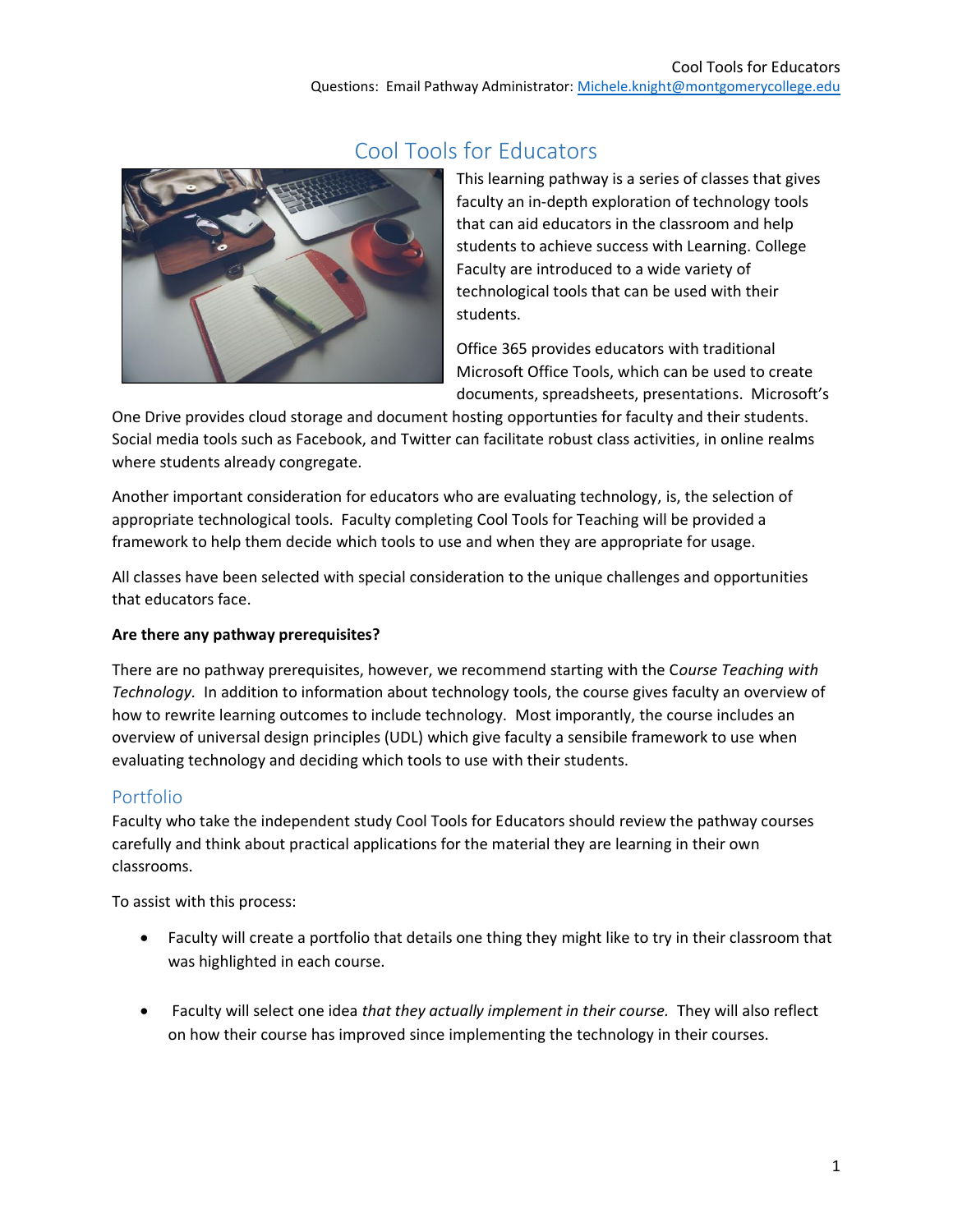# Cool Tools for Teaching– – class overview

\*Although faculty can complete the pathway courses in any order, it is recommended that they start with the Teaching with Technology course.

| <b>Cool Tools for</b>                                                                                | <b>Brief Class Description:</b>                                                                                                                                                                                                                                                                                                                                                                                                                                                                                               | <b>Course</b>         | <b>Date</b> |
|------------------------------------------------------------------------------------------------------|-------------------------------------------------------------------------------------------------------------------------------------------------------------------------------------------------------------------------------------------------------------------------------------------------------------------------------------------------------------------------------------------------------------------------------------------------------------------------------------------------------------------------------|-----------------------|-------------|
| <b>Teaching:</b>                                                                                     |                                                                                                                                                                                                                                                                                                                                                                                                                                                                                                                               | Location:             | Completed   |
| <b>Teaching with</b><br>technology:                                                                  | A wide variety of technical tools are explored, with faculty given a<br>practical framework for integrating these tools and teaching. Faculty<br>learn how to apply Universal Design for Learning Principles, how to<br>use technology to prepare content, using technology to share<br>content, and using technology for both in class and online activities.<br>Assessing student work using technology and facilitating student<br>presentations and other activities are also reviewed.                                   | Linked in<br>Learning |             |
| Office 2016 for<br><b>Educators:</b>                                                                 | Discussion of Office 2016 tools from a perspective of working as an<br>educator. Topics covered include:<br>Creating effective presentations using PowerPoint<br>Empowering students with PowerPoint<br>Developing Centralized File Storage with One Drive<br>Using One Note to Store Class Notes and create lessons<br>* Please note that faculty should material that discuses office mix. Support<br>for office mix was retired May 1, 2018. Also note that all MC employees have<br>office 365, which includes One Drive. | Linked in<br>Learning |             |
| <b>PowerPoint for</b><br><b>Teachers:</b><br><b>Creating</b><br><b>Interactive</b><br><b>Lessons</b> | This course gives faculty an overview of effective use of PowerPoint,<br>and then goes a step further to teach faculty skills to create<br>interactive PowerPoints. The creation of games is considered, in<br>addition to ways to add active learning inquiry to lectures via PPT.                                                                                                                                                                                                                                           | Linked in<br>Learning |             |
| Communication<br>in the 21st<br>Century<br>Classroom                                                 | Faculty are introduced to a smorgasbord of communication tools<br>that they can use with their students. In addition to introducing the<br>capabilities of the tools, faculty are given real world practical<br>guidance about using the tool with students. Templates are also<br>provided. Faculty should also keep in mind that many of these ideas<br>can be implemented in Montgomery College's Learning Management<br>system, Blackboard.                                                                               | Linked in<br>Learning |             |
| <b>Educational</b><br><b>Technology for</b><br><b>Student</b><br><b>Success</b>                      | Educational Technology plays a critical role in student success.<br>Strategies for organizing, realistically planning projects, and free or<br>low cost apps that can help keep students and faculty on track. QR<br>Codes, Google Earth, Google Scholar, using mobile devices to capture<br>video, YouTube, and the Explain everything app are among topics<br>covered.                                                                                                                                                      | Linked in<br>Learning |             |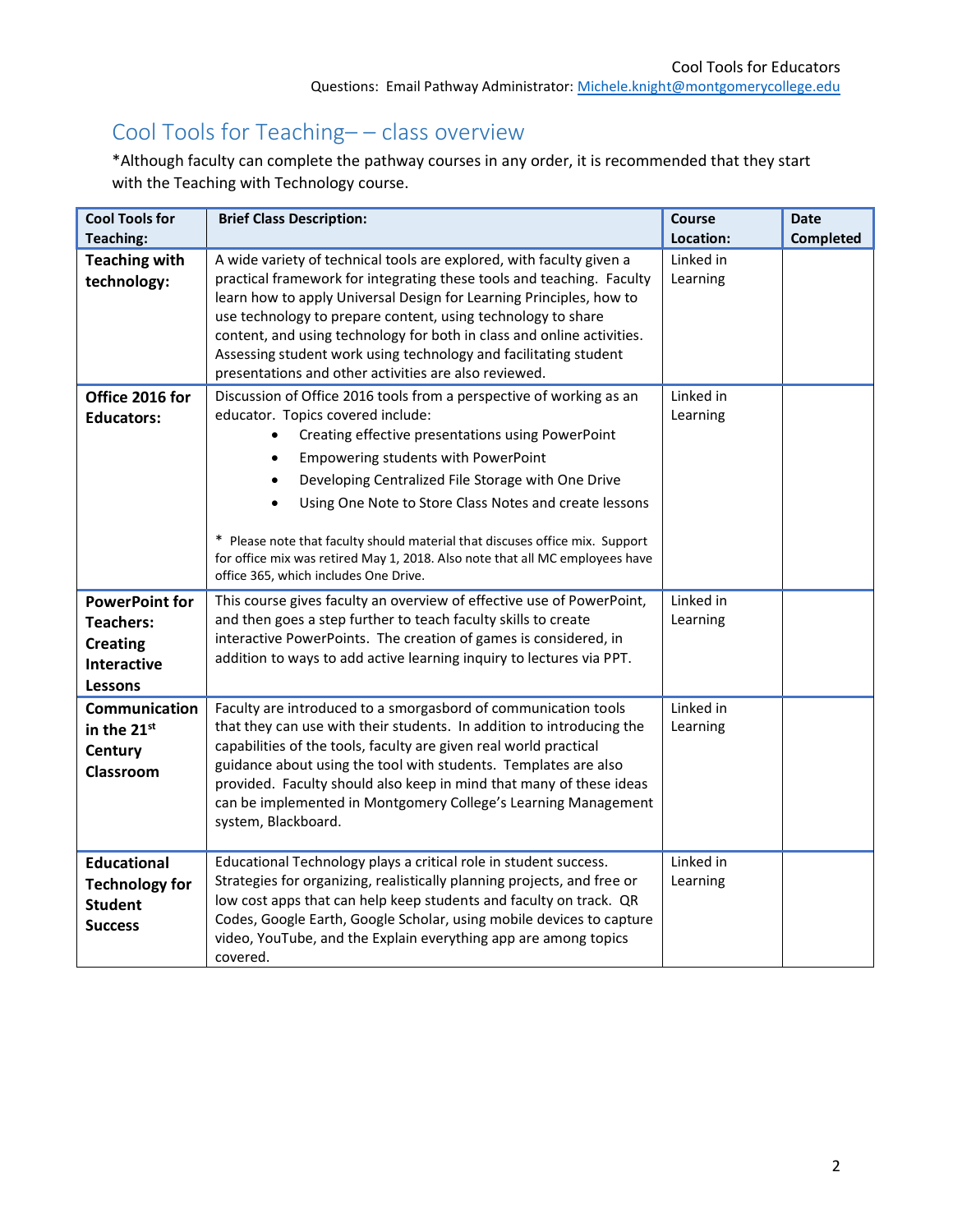# Ideas I can use from Teaching with Technology for Educators

**\***Note, In Addition to Certificates of completion, each faculty member wanting to receive credit for *Teaching with Technology for Educators* must complete a portfolio detailing one idea that could be used for each Linked in Learning class watched in the pathway. **Faculty must also select one idea to implement in their courses as a capstone project.**

| <b>Linked in Learning Course</b><br><b>Name</b>                        | <b>Date</b><br>Completed | Idea(s) I can use |
|------------------------------------------------------------------------|--------------------------|-------------------|
| Teaching with technology:                                              |                          |                   |
| <b>Office 365 for Educators:</b>                                       |                          |                   |
| <b>PowerPoint for Teachers:</b><br><b>Creating Interactive Lessons</b> |                          |                   |
| Social Media in the<br>Classroom                                       |                          |                   |
| <b>Educational Technology for</b><br><b>Student Success</b>            |                          |                   |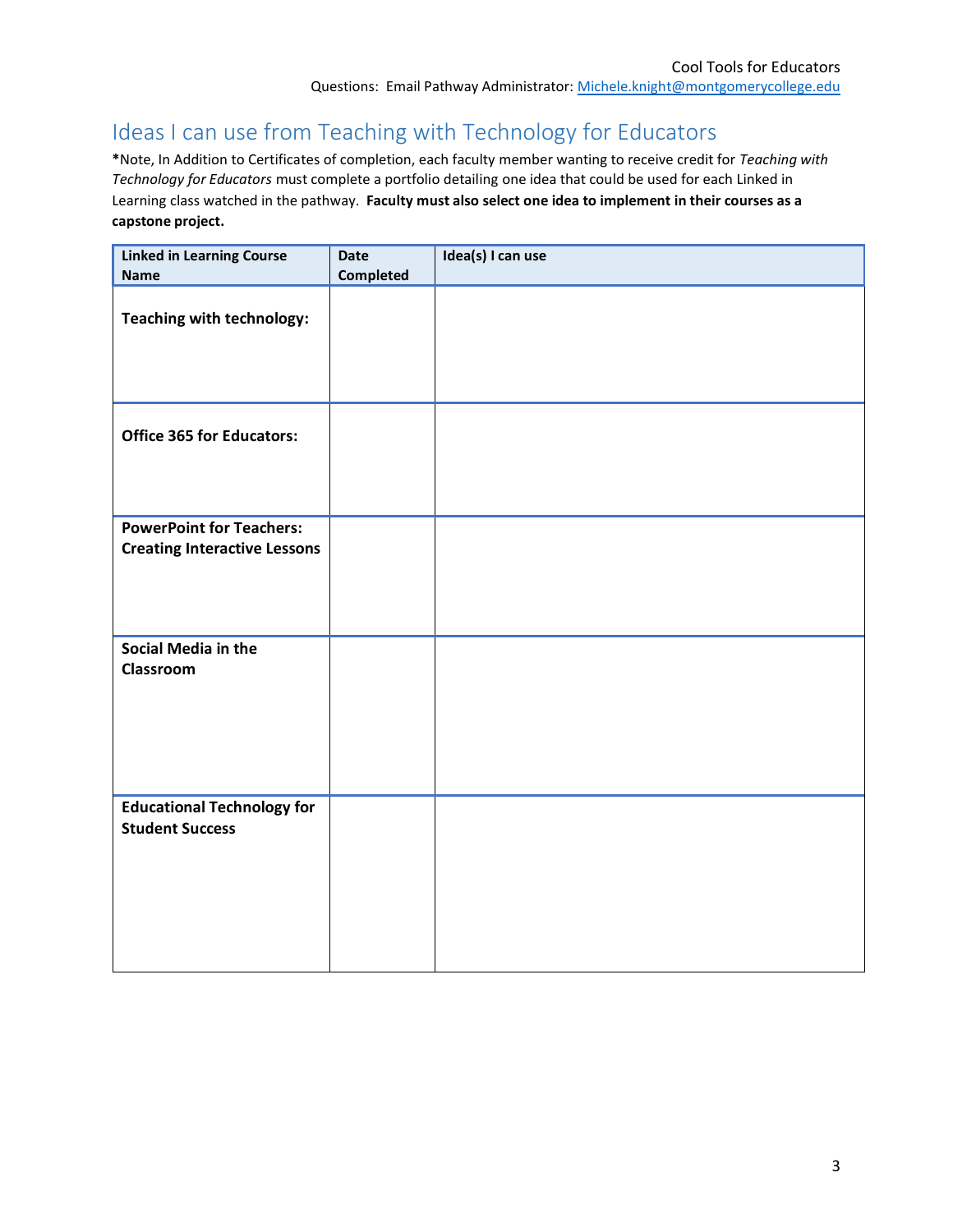### Capstone

From the ideas you have selected above choose ONE idea that you will actually implement in one of your courses. After implementing the idea in your course, you must consider whether the idea helped your students in the classroom. This is a work product, could be a PowerPoint, Video, PDF file, new lesson materials created, etc.

| <b>Teaching with</b><br><b>Technology for</b><br><b>Educator's Course</b> | <b>My Course Name</b> | Idea that I implemented in my course |
|---------------------------------------------------------------------------|-----------------------|--------------------------------------|
|                                                                           |                       |                                      |

| Provide a Link to the capstone project that you created |  |  |  |  |  |
|---------------------------------------------------------|--|--|--|--|--|
|                                                         |  |  |  |  |  |
|                                                         |  |  |  |  |  |

**Did this idea help your students become more successful in the classroom? Why or why not?** 

**Will you Use this idea again? Why or Why not?**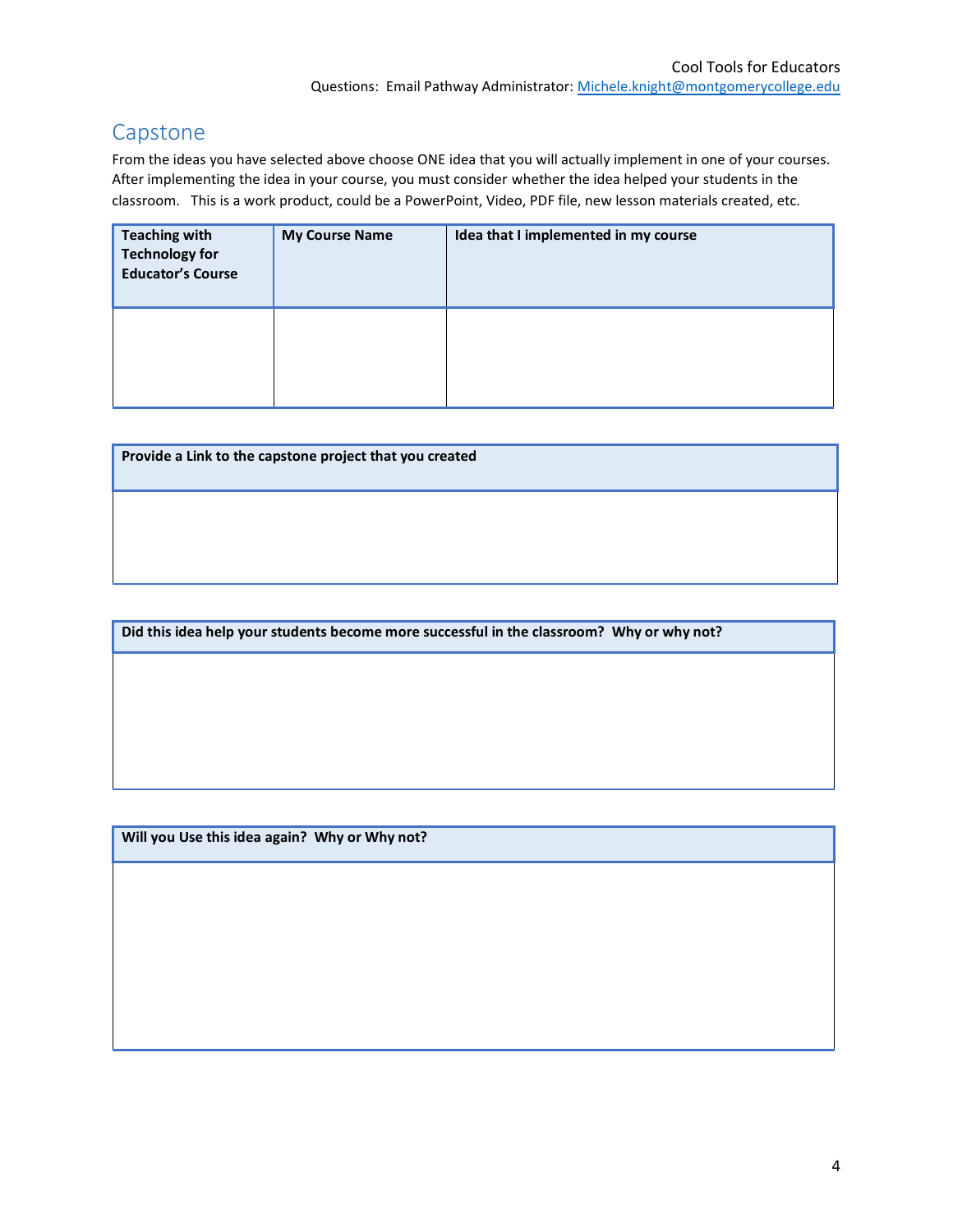### FAQs

#### **When can I start completing courses in this pathway?**

Faculty can begin completing courses in this pathway whenever they wish.

#### **Do I have to register to earn a certificate in this pathway?**

Yes, faculty do need to register through workday in order to earn a certificate in this pathway. Each pathway has a required capstone project that faculty will create which is a practical project which provides a "take-away" from the particular group of classes that serve as a pathway.

Faculty must register for the pathway courses so that they can receive information about these capstone projects. Further, registration will allow the Pathway Administrator to help track faculty progress as they complete the Learning pathway.

#### **When can I register for this pathway?**

Once during the Fall Semester, and once During the spring semester the pathway registration section will open on MC Learns. Once the registration closes, faculty who have registered for this pathway will receive information about the pathway capstone from their pathway administrator. Remember, faculty can complete courses in a particular pathway whenever they wish, even if they are not formally registered for a pathway.

#### **Are all the Cool Tools for Educators courses Linked in Learning courses?**

Yes.

#### **How do I access Linked in Learning courses?**

**Watch this tutorial:<https://youtu.be/A1GnB-vEAB4>** , or follow the directions below.

To access Linked in Learning courses:

- 1. Go to [www.montgomerycollege.edu](http://www.montgomerycollege.edu/)
- 

Access MyMC ∙

2. Click the **Access MyMC to log into My MC using your** 

My MC username and Password. (*If you do not know your MY MC username or password, please contact the Montgomery College IT helpdesk at 240-567-7222).*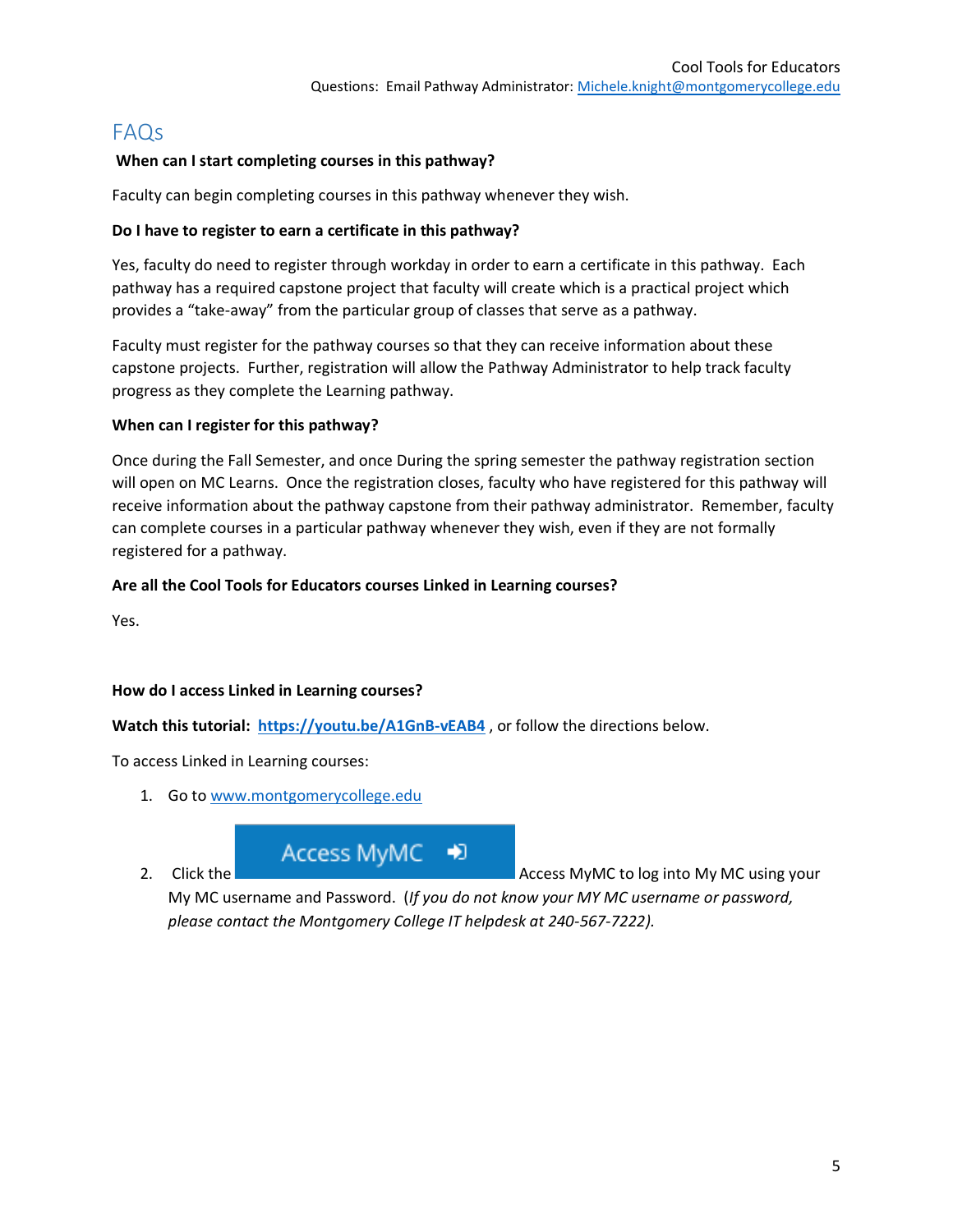Questions: Email Pathway Administrator: [Michele.knight@montgomerycollege.edu](mailto:Michele.knight@montgomerycollege.edu)

# **Training and Professional Development**

of menu choices at the top of the screen.

- 4. Scroll down on the page and look for the additional training resources box in the lower right-hand corner of the page.
- 5. Scroll down in the Additional Training Resources box and scroll until you see Faculty and Staff, and Click the Visit MC Learns through Workday in order to access linked in Learning.
- 6. When you click the MC Learns through workday link, if you have linked linked in Learning to your linked in account, you will be able to access the linked in Learning tutorials.
- 7. Congratulations, you can access Linked in Learning Tutorials.

Note: For more information or help accessing Linked in Learning tutorials, visit [Montgomery College's Linked in Learning Page](https://info.montgomerycollege.edu/offices/information-technology/training/linkedin_learning.html), or call the IT service desk at 240- 567-7222.

#### **How do I obtain certificates of completion from Linked in Learning? View**  Video here: <https://youtu.be/dhdjEdQ1p30>, or read the directions below

- 1. **Log into Linked in Learning**.
- 2. In the upper right hand corner of the screen, move your mouse over the **Me** icon
- 3. Click **Learning History**
- 4. The list of courses that you have completed will appear.
- 5. Click the **More** Button to the right of any course you have completed.
- 6. Click **Download certificate on** the **More** menu that appears.



**3**



 $\odot$ 

In Progress

From Your Organization

**Learning History** 

Skills

**My Learning** In Progress Saved Collections

口

Save

ele Knight Montgomery Colle **2**